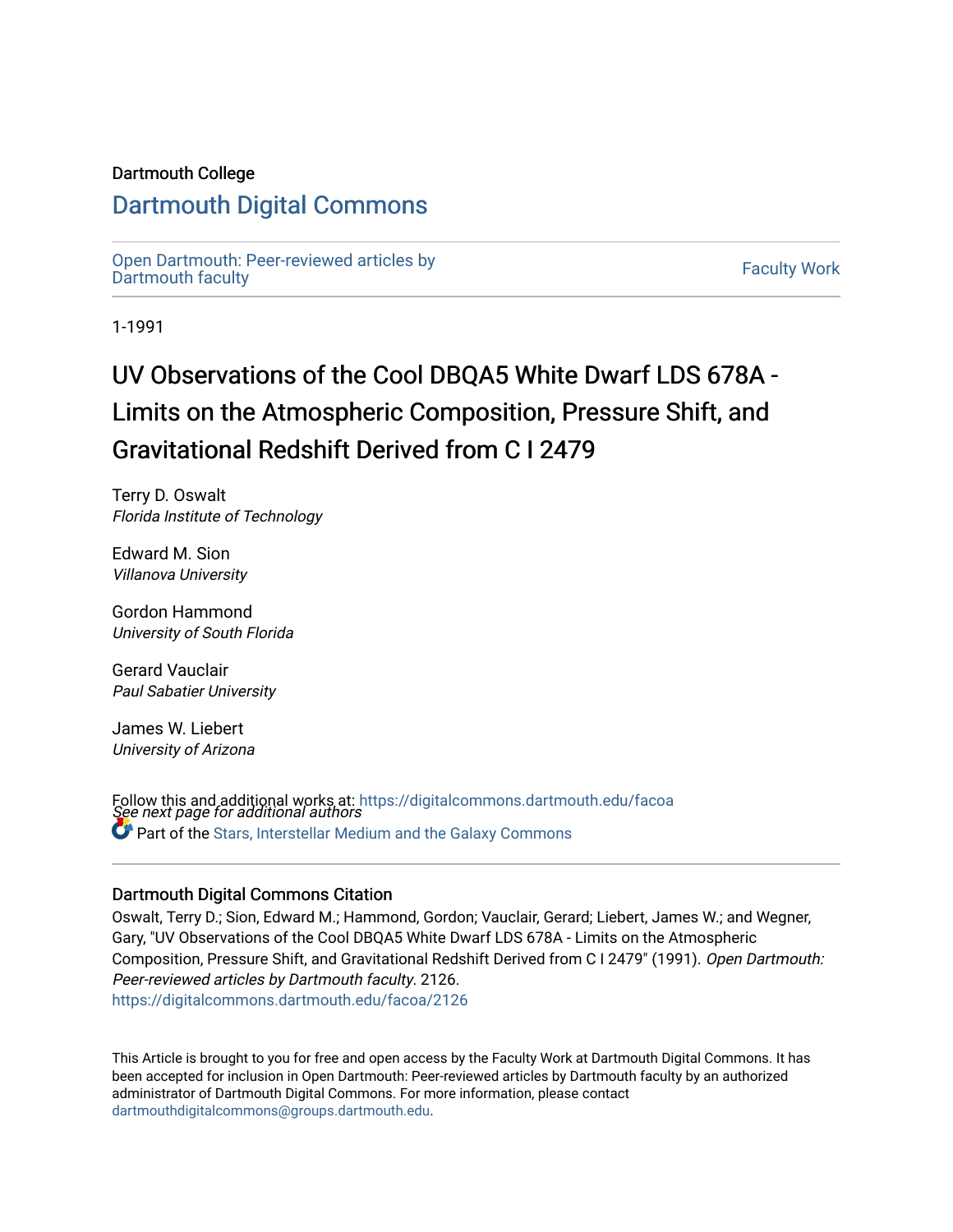## Authors

Terry D. Oswalt, Edward M. Sion, Gordon Hammond, Gerard Vauclair, James W. Liebert, and Gary Wegner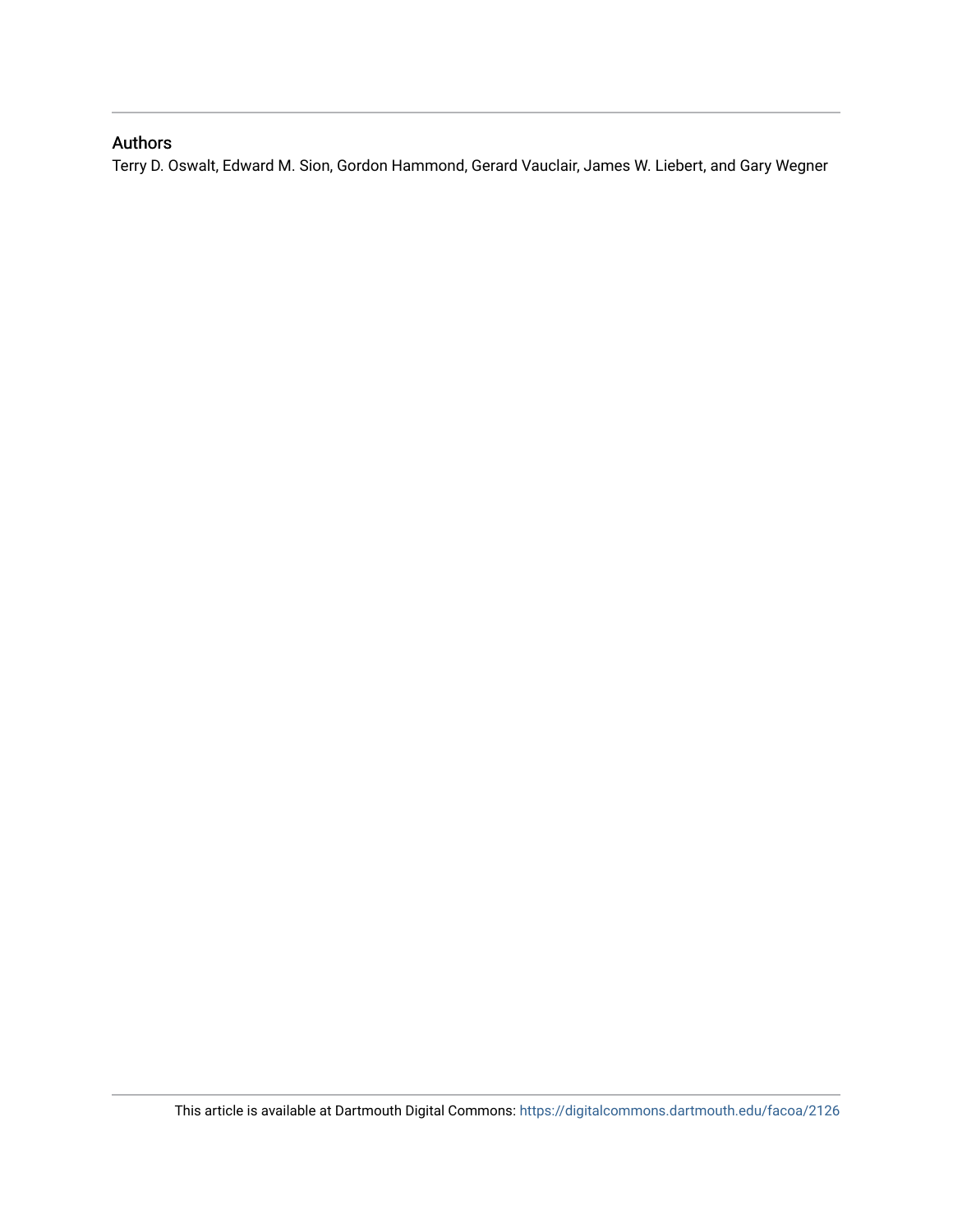THE ASTRONOMICAL JOURNAL **THE ASTRONOMICAL JOURNAL CONTROL** VOLUME 101, NUMBER 2 **FEBRUARY 1991** 

#### UV OBSERVATIONS OF THE COOL DBQA5 WHITE DWARF LDS 678A: LIMITS ON THE ATMOSPHERIC COMPOSITION, PRESSURE SHIFT, AND GRAVITATIONAL REDSHIFT DERIVED FROM C<sub>1</sub> 2479

TERRY D. OSWALT $1,2$ 

Department of Physics and Space Sciences, Florida Institute of Technology, Melbourne, Florida 32901

EDWARD M. SION $<sup>1</sup>$ </sup>

Department of Astronomy and Astrophysics, Villanova University, Villanova, Pennsylvania 19085

GORDON HAMMOND

Astronomy Program, Department of Mathematics, PHY 342, University of South Florida, Tampa, Florida 33620

GÉRARD VAUCLAIR<sup>3</sup>

Observatoire Midi-Pyrenees, Université Paul Sabatier, OMP-14, Avenue Edouard Belin, 31400 Toulouse, France

James W. Liebert

Steward Observatory, University of Arizona, Tucson, Arizona 85721

Gary Wegner

Department of Physics and Astronomy, Dartmouth College, Hanover, New Hampshire 03755

Detlev Koester

Department of Physics and Astronomy, Louisiana State University, Baton Rouge, Louisiana 70803

PAMELA M. MARCUM<sup>4</sup>

Department of Physics and Space Sciences, Florida Institute of Technology, Melbourne, Florida 32901 Received 26 June 1990; revised 20 December 1990

#### ABSTRACT

We present a high-resolution ultraviolet spectrum of the helium-rich degenerate LDS 678A, obtained with the International Ultraviolet Explorer (IUE) satellite. LDS 678A is the coolest metallic line degenerate (DQ or DZ) yet observed with the  $IUE$  echelle. These observations provide a detailed line profile of the strong C I 2479 absorption line and equivalent width  $W_{2479} = 2.35 \pm 0.06$  Å from which theoretical profile fits yield a carbon abundance of log C/He =  $(-6.7 \pm 0.2)$ . The presence of carbon in a Herich atmosphere lends credence to the notion that LDS 678A is a transitional case between the DB white dwarfs with nearly pure helium atmospheres and the helium-rich DQ white dwarfs which exhibit carbon bands. Corrected for an inferred pressure shift  $V_p = +38 \pm 4$  km/s for the C 1 2479 line, a gravitational redshift of  $V_{rs} = +26 \pm 13$  km/s is deduced from which a most probable mass of 0.55 $\mathcal{M}_{\odot}$  is derived.

#### 1. INTRODUCTION

LDS  $678A = EG131 = WD1917 - 07$  is the bright component ( $V<sub>E</sub> = 12.24$ ) of a common proper motion binary (CPMB) discovered by Luyten (1949). Oswalt et al. (1988) provide a finding chart. The object was originally classified by Eggen & Greenstein (1965) as DAwk. Low resolution IUE and ground-based spectra obtained by Wegner (1981b) revealed C <sup>1</sup> lines in the UV and only broad weak He <sup>1</sup> lines in the optical; from the equivalent width of He i 4471 he estimated  $T_{\text{eff}} = 10\,600$  K. It should be noted that both these references refer to the white dwarf primary as LDS 678B, contrary to Luyten's original designation. Recently Greenstein & Liebert (1990) detected H $\alpha$  absorption

<sup>1</sup> Guest Observer, IUE Satellite, NASA/Goddard Space Flight Center.

of equivalent width  $W\alpha \approx 3$  Å in LDS 678A. Thus, on the revised spectral classification system introduced by Sion et al.  $(1983)$ , it is now classified as a DBQA5. LDS 678A appears to be a transitional case between the DB white dwarfs with nearly pure helium atmospheres, and the helium-rich DQ white dwarfs which exhibit carbon bands.

With the much greater number and mix of ion transitions in the UV, the high sensitivity detection limit and extremely accurate wavelength scale of the  $IUE$  echelle, metal features undetectable at low IUE resolution and not accessible in the optical are more easily detected (cf. Vauclair & Liebert 1987). The search for such features provides a more stringent upper limit on metal/helium ratios in the DB-DQ transition region than can be derived from the absence of Ca  $\scriptstyle\rm II$  H and  $K$  in the optical or from the unexpected detection of  $C$  I features in low-resolution IUE spectra.

#### 2. OBSERVATIONS

UV spectra of LDS 678A were obtained with the IUE on 28-29 August 1989. One LWP low-resolution spectrum and

<sup>&</sup>lt;sup>2</sup> Visiting Astronomer, Kitt Peak National Observatory, operated by the Association of Universities for Research in Astronomy, Inc., under contract with the National Science Foundation.

<sup>&</sup>lt;sup>3</sup> Guest Observer, IUE Satellite, Vilspa, Spain.

<sup>4</sup> Now at the Department of Physics, Iowa State University.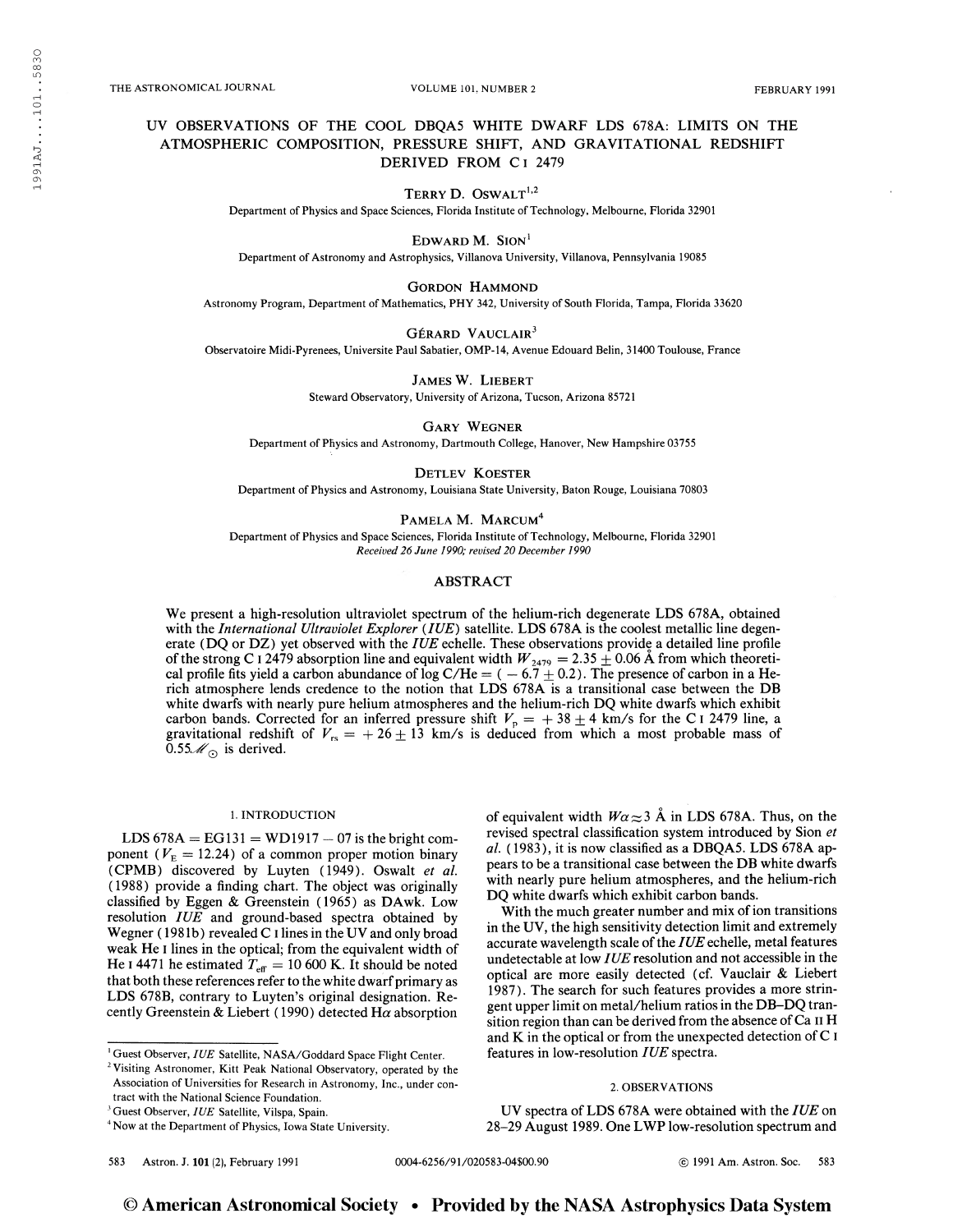one SWP low-resolution spectrum were obtained to provide identifications for the most prominent features. A single 17 hr high dispersion LWP exposure ( $\sim$ 1 Å resolution) was obtained using contiguous European2 low background and US1 shifts plus time from a preceding 1/2 US2 shift during which the radiation background level was below 1.5 volts. The observed high resolution spectrum near C I 2479 is presented in Fig. 1. Although a complete search for other weak features was performed over the entire high resolution spectrum, C I 2479 was the *only* stellar feature seen in the entire high resolution  $IUE$  spectrum and it has been used for the abundance analysis and radial-velocity determination discussed below.

Two blue region (3800–5000  $\AA$ ) photographic spectra of each component of LDS 678A/B were obtained on nitrogenbaked Kodak IIa-J plates exposed during the night of 20 July 1980 using the Carnegie image tube spectrograph and the 2.1 m telescope at Kitt Peak National Observatory. This spectrographic system has been fully described by De Veny (1979). Seeing constraints allowed a slit width of 0.2 mm  $\sim$  2 arcsec on the sky). Exposure times for the four spectra ranged from 5 to 30 min at a reciprocal dispersion of  $\sim$  38 A/mm. During this program, four or five spectra usually were recorded on each plate, including at least one spectrum of a bright radial-velocity standard from the list by Wilson ( 1963). At the reciprocal dispersion of the plates, the WD component LDS 678A exhibited no measurable features, in accord with earlier observations by Wickramasinghe et al. (1978). The companion, LDS 678B, is classified as a dM6.

Additional spectra of both components were obtained with the Arizona/Smithsonian Multiple Mirror Telescope and echelle spectrograph on 8 October 1990. The detector was a dual 2048 diode Reticon. The 8 min exposure of the dM6 component (LDS 678B) consists of one echelle order centered on the H $\alpha$  line, covering nearly 70 Å at a spectral resolution of 0.2 Å ( $\sim$ 9 km/s at H $\alpha$ ). A 10 min exposure at the same setting on the white dwarf (LDS 678A) failed to detect any non-LTE core to the weak  $H\alpha$  line previously reported by Greenstein & Liebert (1990). This is not surprising given the weakness of the line, but no independent radial-velocity measurement could be made for this object. Observations of the dusk twilight sky and an IAU radial velocity standard  $BD + 28^{\circ} 3402$  implied a small zero-point correction of  $+2.3$  km/s which was applied to the program objects.

#### 3. DISCUSSION

Though gravitationally bound, most common proper motion binaries (CPMBs) have orbital velocities which are less than typical measurement uncertainties. Thus radial-velocity measurements for the dM6 companion provide an intrinsic velocity for the system against which the gravitational redshift (and therefore mass) of the white dwarf primary can be measured (cf. Eggen & Greenstein 1965 et seq.; Greenstein & Trimble 1967; Wegner 1973, 1981a; Koester 1987; Wegner et al. (1989).

Our estimate of the radial velocity of the system is based upon all available observations of the dM6 component. The two Kitt Peak plates were measured by Marcum ( 1989) using the Grant oscilloscope measuring machine at The Ohio State University; a complete discussion of this instrument is given by Arenz ( 1979). The raw measurements, recorded to the nearest 0.5 micron, were reduced using the KPNO program RADVEL. The 8 min MMT integration of LDS 678B yielded  $\sim$  2000 photons per resolution element at the peak of the spectrum and  $\sim$  1200 photons at the bottom of the H $\alpha$ core. In addition, an even stronger absorption line due to Ca i 6572 could be measured. Both lines were fitted using pseudo-Gaussian profiles following numerical procedures for MMT reductions described in Liebert et al. (1989).

Following corrections for solar motion, Earth orbital velocity, barycentric motion, and diurnal rotation, the radial velocity of the dM6 component was determined to be



FIG. 1. LWP line profile of C I 2479 obtained with the IUE on 28-29 August 1989. Equivalent width is  $2.35 \pm 0.06$  Å. As discussed in the text, this feature was used to derive a carbon abundance of  $log C/He = -6.7 \pm 0.2$ and estimate a gravitational redshift of  $V_{rs} = +26 \pm 13$  km/s.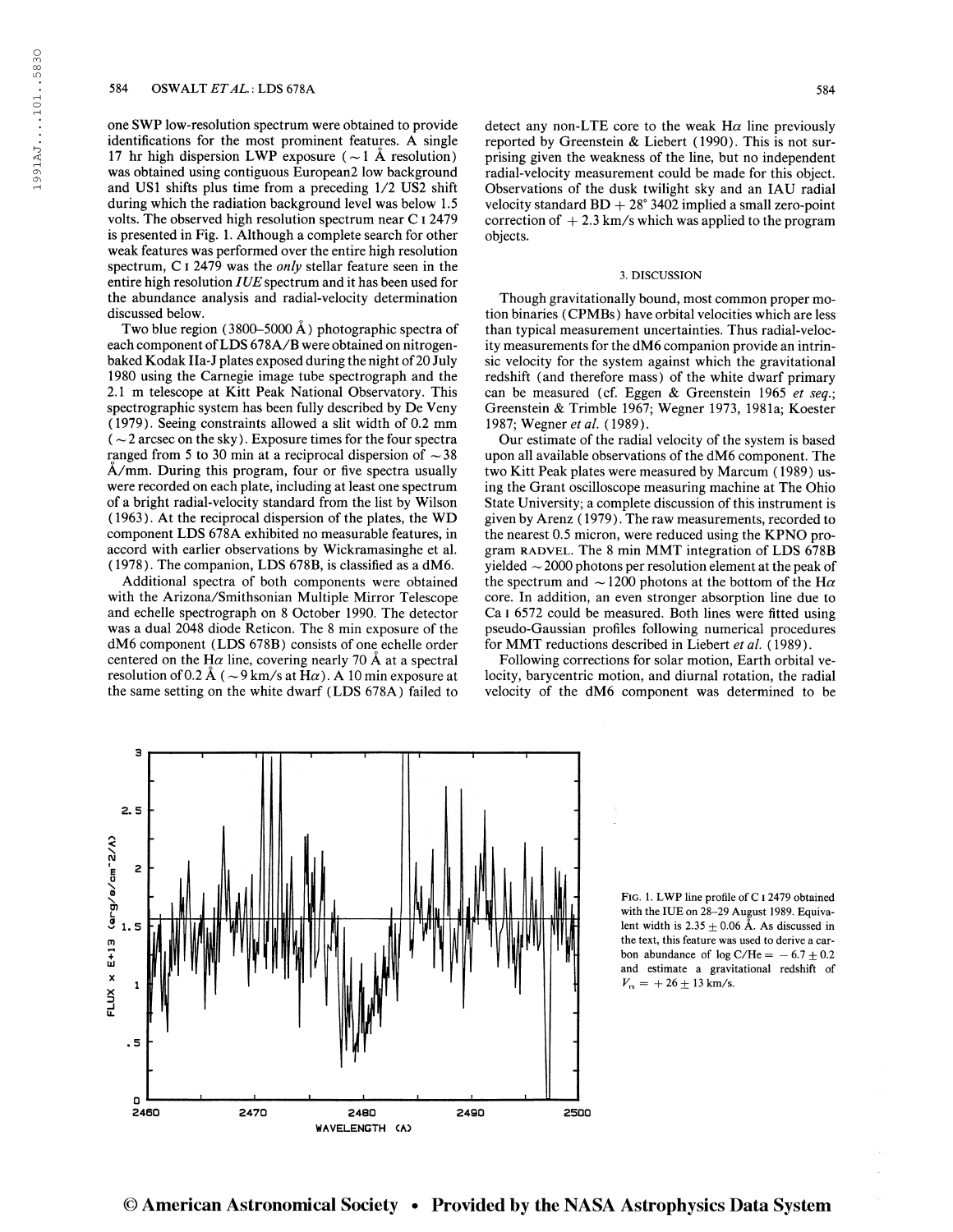1991AJ....101..5830

1991AJ...101..5830

 $V_{\text{ms}} = +22 \pm 9$  km/s and  $+11 \pm 3$  km/s from the KPNO and MMT spectra, respectively. Both are in good agreement with earlier measurements by Wegner (1981a;  $V_{\text{ms}} = +10 \pm 4 \text{ km/s}$ . The KPNO radial velocity was determined using a method of "weighted mean wavelengths" which Marcum (1989) has shown gives more consistent results than conventional reduction methods for very late-type main-sequence stars and white dwarfs—neither of which are well represented in lists of radial-velocity standards. On the other hand, both the MMT and Wegner's velocities were derived from red region spectra (6000-6900 A) where line blending is less of a problem and both instrumental systems are well studied and specifically calibrated for velocities. We therefore assigned equal weight to all three determinations and adopted a mean velocity  $V_{\text{ms}} = 14 \pm 10$  km/s for LDS 678B.

Our analysis of the C I 2479 line profile in LDS 678A uses recent models computed by Koester (1989) for the wavelength interval  $2475-2483$  Å which include the effects of quadratic Stark broadening and classical van der Waals broadening. These models yield  $T_{\text{eff}} = 10200 \pm 500$  K for LDS 678A which, with our measured equivalent width for C i 2479 ( $W_{2479} = 2.35 \pm 0.06$  Å), implies a carbon abundance of log C/He =  $-6.7 \pm 0.2$ . The uncertainty in  $W_{2479}$ was determined using several different choices of continuum. It should also be noted that the carbon abundance estimate is little affected by the uncertainty in temperature. These results are in good agreement with Wegner's (1981b) estimates of  $T_{\text{eff}} \simeq 10$  600 and log C/He  $< -3$ .

In determining the apparent radial velocity of LDS 678A from the IUE profile of C 1 2479, least-squares Fourier series fits were applied to the entire profile and to the core region to determine smoothed line profiles. Lines of constant residual intensity were then constructed upon which vertical bisectors were drawn in order to identify the line center. The extent to which these bisectors agreed was used to estimate the precision of the radial-velocity measurements; they also identified a modest asymmetry in the wing regions, but extrapolated vertically through the cores. The central wavelengths of both fits agree to within 0.03  $\AA$  and correspond to an apparent radial velocity of 78  $\pm$  9 km/s. The quoted uncertainty includes both the precision of the  $IUE$  wavelength scale and the fitting procedure.

The apparent velocity of the WD primary is the sum of the systemic velocity  $V_{\text{ms}}$ , its intrinsic gravitational redshift  $V_{\text{rs}}$ , and any processes which influence the shape of the line profile  $V_p$ . Thus, the *IUE* velocity of LDS 678A, corrected for the systemic velocity provided by its main-sequence companion is  $78 - 14 = 64 + 13$  km/s. Unfortunately, DB and cooler He-rich degenerates are known to exhibit troublesome line profile asymmetries and pressure shifts that can seriously affect the determination of WD radial velocities. Our IUE line profile of C <sup>I</sup> 2479 appears to exhibit a slight red asymmetry and initially we suspected a weak additional feature contaminating the red wing. Multiplet tables provided no good candidate for such a blend, however Zeidler et al. (1986) have reported a very weak Si <sup>I</sup> line which contaminates the red wing of  $C<sub>I</sub>$  2479 in WDs that are somewhat cooler and more metal rich than LDS 678A.

Hammond (1989) has reported excellent agreement between his laboratory width/shift measurements (Hammond 1975) and the theoretical work of Monteiro et al.  $(1986)$  on the broadening of Ca II H and K lines by helium. These lines are still the only transitions with reliably known

width/shift ratios at cool white dwarf atmospheric conditions and although they are not good spectroscopic analogs ofthe C I transition, we use them only to explore the range of width/shift ratios that yield reasonable pressure shifts in model atmospheres appropriate for LDS 678A. Two models (log  $g = 8$  and 9) were computed for  $T_{\text{eff}} = 10200 \text{ K}$ ,  $log H/He = -5$ ,  $log C/He = -6$ ,  $log Ca/He = -8.6$ , using the improved cool degenerate model atmosphere code by Hammond ( 1990). These "helium-rich metal-poor models" yielded weak unblended Ca II H and K lines which would be undetectable in our optical spectra of LDS 678A. They also exhibit weak  $H\alpha$  absorption, which has recently been detected in LDS 678A by Greenstein & Liebert (1990); best agreement with the observed strength ( $W\alpha \approx 3$  Å) was obtained by increasing the H abundance in these models by about a factor of two (log H/He $\approx$  — 4.7), with no substantial change in the other parameters.

The two models have identical temperature runs with depth, but the gas pressures differ by a factor of four. Typical width/shift ratios at  $\tau_{\text{std}} = 0.1$  and  $T_{\text{eff}} = 8000$  K are  $-47$ and  $-12.5$  for the Ca II K and H line, respectively, compared to  $-2.8$  for the classical van der Waals broadening used by Koester. Shift measurements for the H and K line profiles produced by these models were made with the same bisector techniques as for the IUE spectra. An additional model was run with the shifts switched off to check the accuracy of the shift measurement scheme. Pressure shifts for the K line were too small to measure in all cases. The leastsquares fits for the Ca II H line and their bisectors yielded pressure shifts for  $\log g = 8$  of  $+15$  km/s; results for  $\log g = 9$  were  $+57$  km/s.

We arrived at our best estimate for the pressure shift in LDS 678A by applying several firm constraints, i.e., radial velocity, parallax, temperature, radius, and the range of plausible width/shift ratios derived from the helium-rich metal-poor models. If the true pressure shift is zero, as indicated by the  $\log g = 8$  model for the Ca II K profile, and a Hamada-Salpeter C/O core is assumed, the observed residual velocity of  $+ 64$  km/s is *entirely* due to gravitational redshift, implying a mass of 0.85 $\mathcal{M}_{\odot}$ , log R /R<sub> $\odot$ </sub> =  $-$  2.06,  $log\ g = 8.4$ . Alternatively, the canonical average white dwarf mass of 0.6 $\mathcal{M}_{\odot}$  (Weidemann & Yuan 1989) requires a gravitational redshift  $V_{rs} = +30$  km/s and, therefore, a pressure shift  $V_{\text{p}} = 64 - 30 = +34 \text{ km/s}$ . This is reasonable in view of the helium-rich metal-poor models for  $\log g = 8$ , and it implies that  $\log R/R_{\odot} = -1.90$  and  $\log g = 8.0$ . On the other hand, Koester et al. (1982) derive a mass of 0.42 $\mathcal{M}_{\odot}$  from the photometric colors and  $M_{\nu}$ derived from a trigonometric parallax which requires derived from a trigonometric parallax which requires<br> $\log R/R_{\odot} = -1.83$ ,  $\log g = 7.75$ , and a redshift  $V_{rs} = +21$  km/s, hence an implied pressure shift  $V_{\rm p} = +43 \text{ km/s}.$ 

Neither line broadening theory nor laboratory data alone give enough guidance to choose the appropriate pressure shift from the above range of reasonable values (0-43 km/s). However, an additional constraint is set by the photometric mass determined from the best-known parameter  $T_{\text{eff}}$  and bolometric magnitude. The multichannel, Strömgren, and  $UBV$  colors of Hammond's helium-rich metalpoor models with  $T_{\text{eff}} = 10 200 \text{ K}$  agree well with those of LDS 678A and predict a bolometric correction  $BC = -0.75$ . The models with  $log H/He = -4.7$  also predict the H $\alpha$  of equivalent width ( $W\alpha \approx 3$  Å) observed by Greenstein & Liebert ( 1990). Using the relation